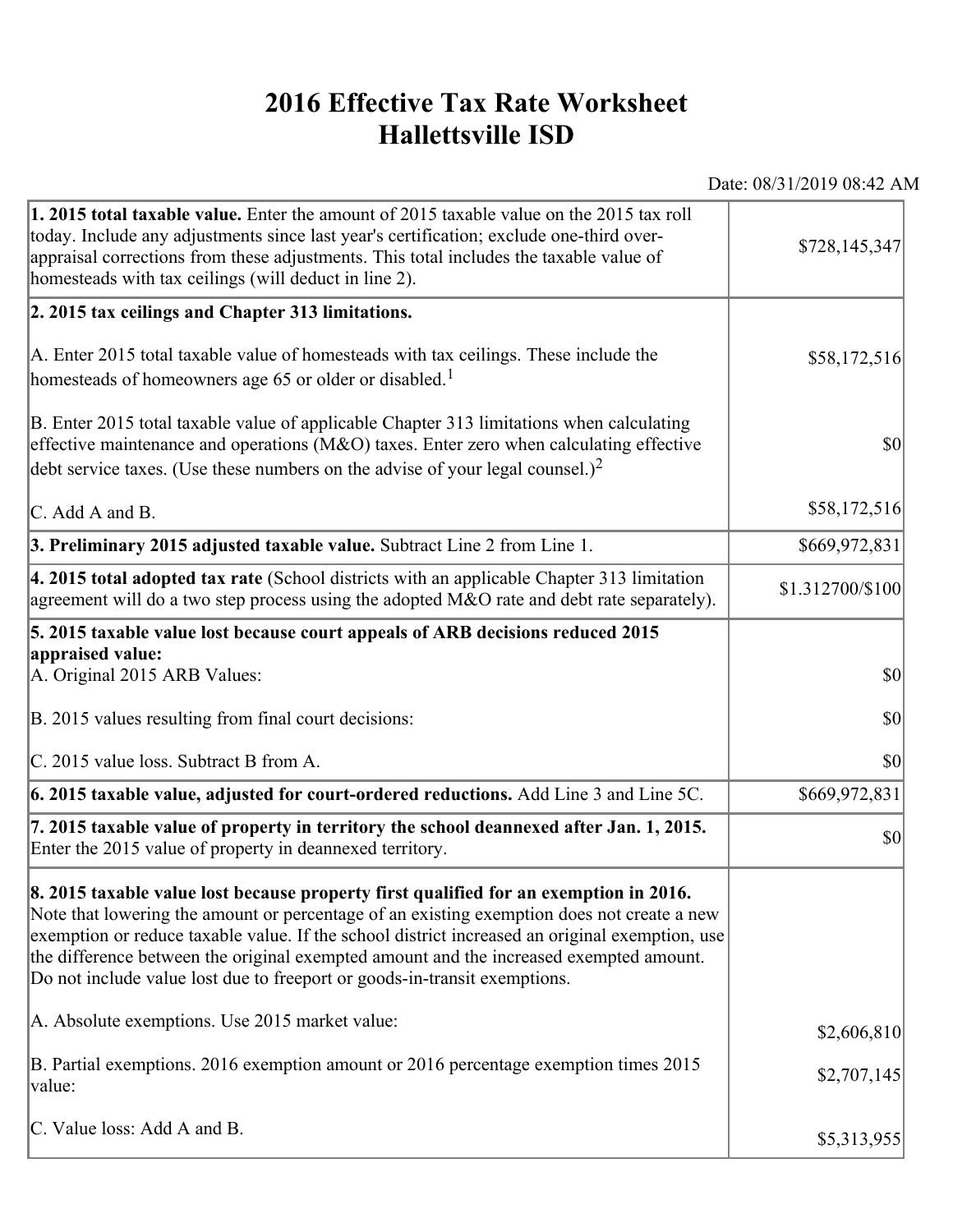| 9. 2015 taxable value lost because property first qualified for agricultural appraisal (1-<br>d or 1-d-1), timber appraisal, recreational/scenic appraisal or public access airport<br>special appraisal in 2016. Use only properties that qualified in 2016 for the first time; do<br>not use properties that qualified in 2015.                                                                                                                                                                                                                                                                                                                                                                         |                |
|-----------------------------------------------------------------------------------------------------------------------------------------------------------------------------------------------------------------------------------------------------------------------------------------------------------------------------------------------------------------------------------------------------------------------------------------------------------------------------------------------------------------------------------------------------------------------------------------------------------------------------------------------------------------------------------------------------------|----------------|
| A. 2015 market value:                                                                                                                                                                                                                                                                                                                                                                                                                                                                                                                                                                                                                                                                                     | \$22,508       |
| B. 2016 productivity or special appraised value:                                                                                                                                                                                                                                                                                                                                                                                                                                                                                                                                                                                                                                                          | \$376          |
| C. Value loss. Subtract B from A.                                                                                                                                                                                                                                                                                                                                                                                                                                                                                                                                                                                                                                                                         | \$22,132       |
| 10. Total adjustments for lost value. Add lines 7, 8C and 9C.                                                                                                                                                                                                                                                                                                                                                                                                                                                                                                                                                                                                                                             | \$5,336,087    |
| 11. 2015 adjusted taxable value. Subtract Line 10 from Line 6.                                                                                                                                                                                                                                                                                                                                                                                                                                                                                                                                                                                                                                            | \$664,636,744] |
| 12. Adjusted 2015 taxes. Multiply Line 4 by Line 11 and divide by \$100.                                                                                                                                                                                                                                                                                                                                                                                                                                                                                                                                                                                                                                  | \$8,724,686    |
| 13. Taxes refunded for years preceding tax year 2015. Enter the amount of taxes refunded<br>by the district for tax years preceding tax year 2015. Types of refunds include court<br>decisions, corrections and payment errors. Do not include refunds for tax year 2015. This<br>line applies only to tax years preceding tax year 2015.                                                                                                                                                                                                                                                                                                                                                                 | \$2,647        |
| 14. Adjusted 2015 taxes with refunds. Add Lines 12 and 13.                                                                                                                                                                                                                                                                                                                                                                                                                                                                                                                                                                                                                                                | \$8,727,333    |
| 15. Total 2016 taxable value on the 2016 certified appraisal roll today. This value<br>includes only certified values and includes the total taxable value of homesteads with tax<br>ceilings (will deduct in Line 17). These homesteads include homeowners age 65 or older or<br>disabled.                                                                                                                                                                                                                                                                                                                                                                                                               |                |
| $ A$ . Certified values only: <sup>3</sup>                                                                                                                                                                                                                                                                                                                                                                                                                                                                                                                                                                                                                                                                | \$703,321,440  |
| <b>B. Pollution control exemption:</b> Deduct the value of property exempted for the current tax<br>year for the first time as pollution control property:                                                                                                                                                                                                                                                                                                                                                                                                                                                                                                                                                | $$-0$          |
| C. Total value. Subtract B from A.                                                                                                                                                                                                                                                                                                                                                                                                                                                                                                                                                                                                                                                                        | \$703,321,440  |
| 16. Total value of properties under protest or not included on certified appraisal roll.                                                                                                                                                                                                                                                                                                                                                                                                                                                                                                                                                                                                                  |                |
| A. 2016 taxable value of properties under protest. The chief appraiser certifies a list of<br>properties still under ARB protest. The list shows the appraisal district's value and the<br>taxpayer's claimed value, if any, or an estimate of the value if the taxpayer wins. For each of<br>the properties under protest, use the lowest of these values. Enter the total value.                                                                                                                                                                                                                                                                                                                        | \$4,182,700    |
| B. 2016 value of properties not under protest or included on certified appraisal roll.<br>The chief appraiser gives school districts a list of those taxable properties that the chief<br>appraiser knows about, but are not included in the appraisal roll certification. These<br>properties are not on the list of properties that are still under protest. On this list of<br>properties, the chief appraiser includes the market value, appraised value and exemptions for<br>the preceding year and a reasonable estimate of the market value, appraised value and<br>exemptions for the current year. Use the lower market, appraised or taxable value (as<br>appropriate). Enter the total value. | \$0            |
| C. Total value under protest or not certified: Add A and B.                                                                                                                                                                                                                                                                                                                                                                                                                                                                                                                                                                                                                                               | \$4,182,700    |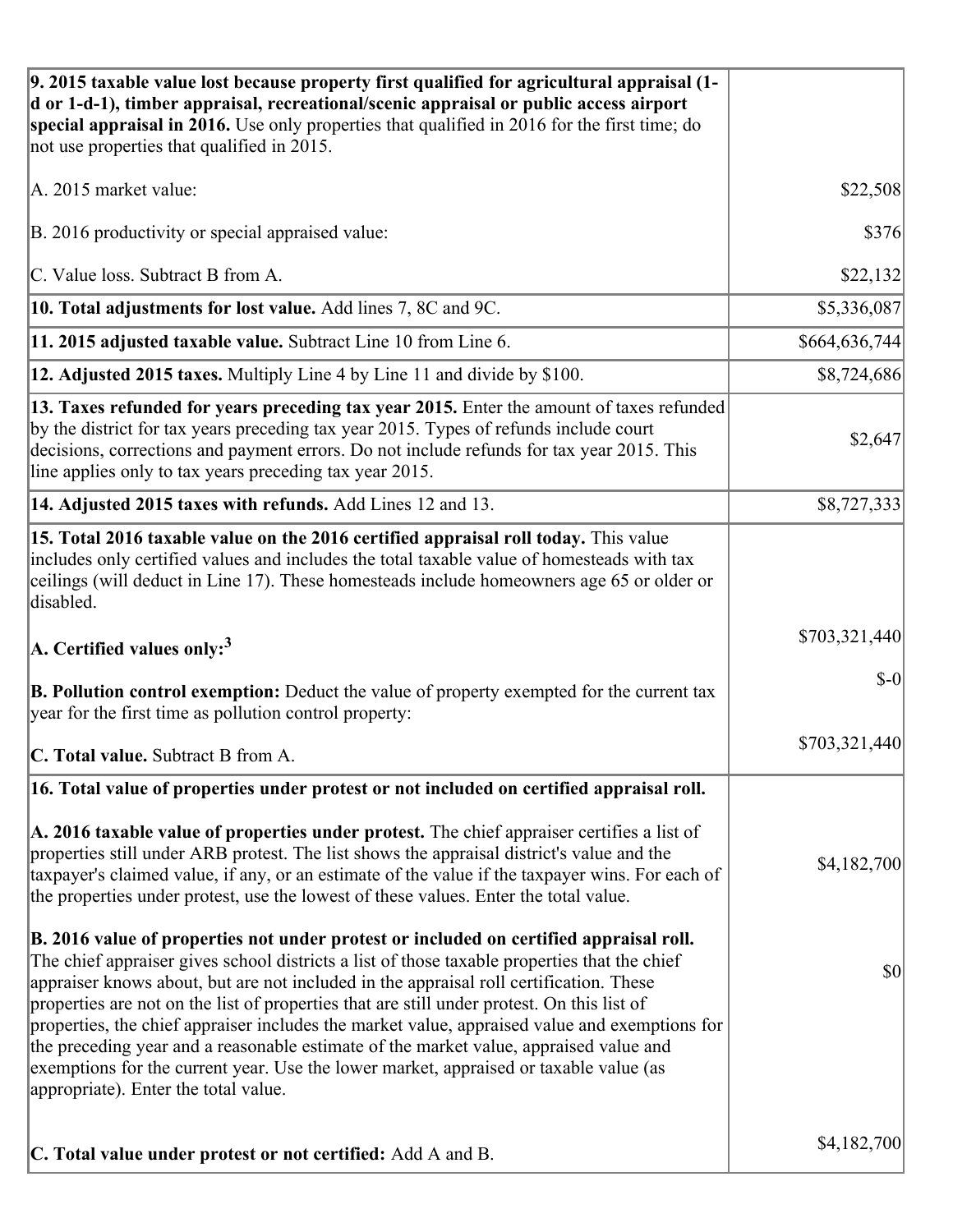| 17. 2016 tax ceilings and Chapter 313 limitations.                                                                                                                                                                                                                                                                                                                                                                             |                  |
|--------------------------------------------------------------------------------------------------------------------------------------------------------------------------------------------------------------------------------------------------------------------------------------------------------------------------------------------------------------------------------------------------------------------------------|------------------|
| A. Enter 2016 total taxable value of homesteads with tax ceilings. These include the<br>homesteads of homeowners age 65 or older or disabled. <sup>4</sup>                                                                                                                                                                                                                                                                     | \$62,911,440]    |
| B. Enter 2016 total taxable value of applicable Chapter 313 limitations when calculating<br>effective M&O taxes. Enter zero when calculating effective debt service taxes. (Use these<br>numbers on the advise of your legal counsel.) <sup>5</sup>                                                                                                                                                                            | $\vert$ \$0      |
| C. Add A and B.                                                                                                                                                                                                                                                                                                                                                                                                                | \$62,911,440]    |
| 18. 2016 total taxable value. Add Lines 15C and 16C. Subtract Line 17C.                                                                                                                                                                                                                                                                                                                                                        | \$644,592,700    |
| 19. Total 2016 taxable value of properties in territory annexed after Jan. 1, 2015.<br>Include both real and personal property. Enter the 2016 value of property in territory<br>annexed by the school district.                                                                                                                                                                                                               | 30               |
| 20. Total 2016 taxable value of new improvements and new personal property located<br>in new improvements. New means the item was not on the appraisal roll in 2015. New<br>additions to existing improvements may be included if the appraised value can be<br>determined. New personal property in a new improvement must have been brought into the<br>taxing unit after Jan. 1, 2015, and be located in a new improvement. | \$11,884,675     |
| 21. Total adjustments to the 2016 taxable value. Add Lines 19 and 20.                                                                                                                                                                                                                                                                                                                                                          | \$11,884,675     |
| $ 22.2016$ adjusted taxable value. Subtract Line 21 from Line 18.                                                                                                                                                                                                                                                                                                                                                              | \$632,708,025    |
| 23. 2016 effective tax rate. Divide Line 14 by Line 22 and multiply by $$100$ .                                                                                                                                                                                                                                                                                                                                                | \$1.379361/\$100 |
| 24. 2016 effective tax rate for ISDs with Chapter 313 Limitations. Add together the<br>effective tax rates for M&O and debt service for those school districts that participate in an<br>applicable Chapter 313 limitations agreement.                                                                                                                                                                                         | \$0/\$100        |

<sup>1</sup>Tex. Tax Code Section 26.012(14)  $2$ Tex. Tax Code Section 26.012(6)  $3$ Tex. Tax Code Section 26.012(6)  ${}^{4}$ Tex. Tax Code Section 26.012(6)(A)(i)

 $5$ Tex. Tax Code Section 26.012(6)(A)(ii)